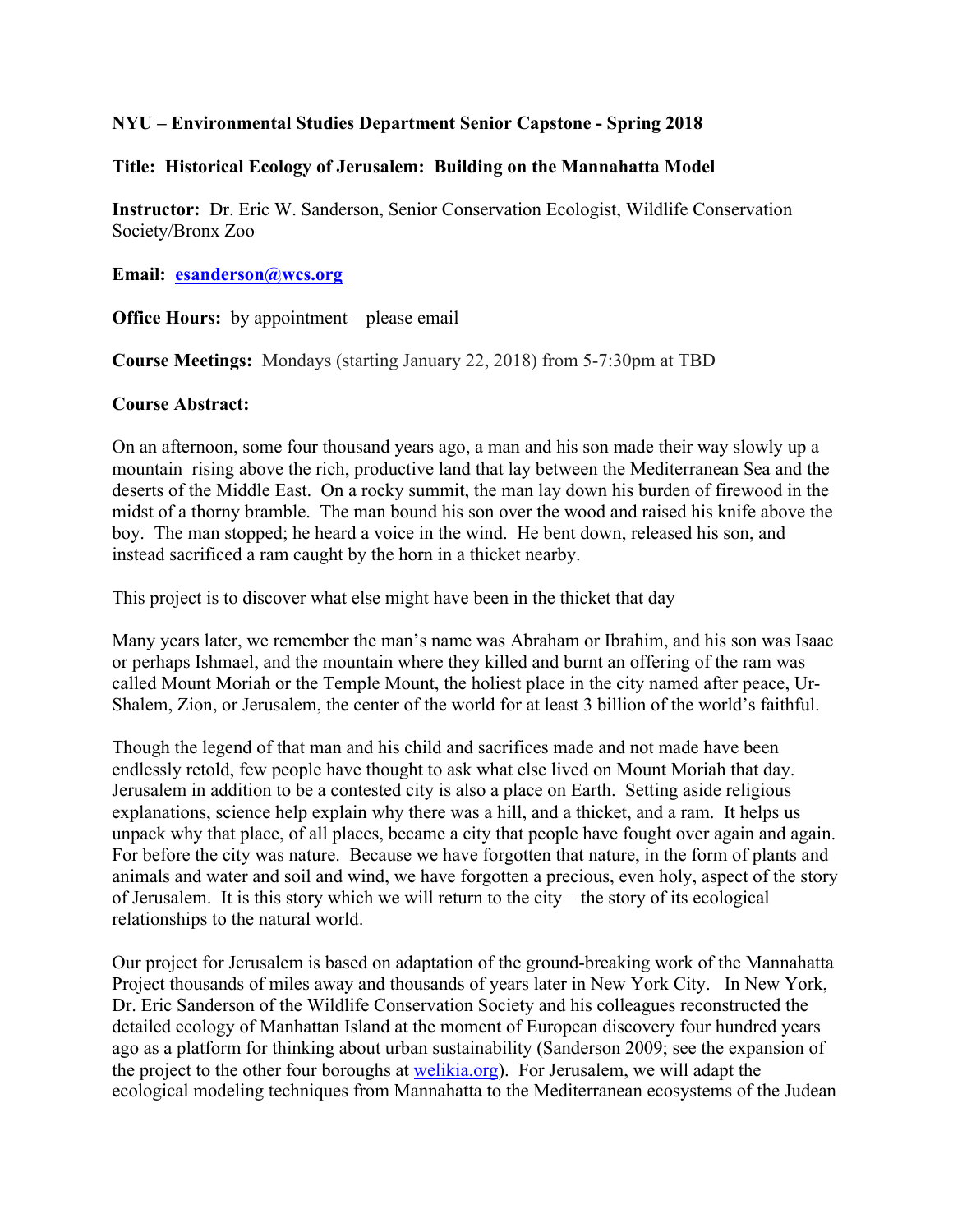Hills in the early Bronze Age, just as human society was transitioning toward agriculture and the sedentary life.

It is important to understand that this capstone is course in scientific reconstruction and synthesis; not a class in religion per se, even though we will deal with a place that figures prominently in many religions, particularly Judaism, Christianity, and Islam. We will be drawing lines on maps in one of the most contested regions of the words, where lines matter a lot. But our lines will be the ones nature drew, to the best we can understand them, prior to the founding of any of these religions or the modern quarrels that have risen subsequently.

Specifically this capstone will focus on collecting, deriving and integrating historical and geographical data to describe the historical ecology of Jerusalem in the late Bronze Age period. Building on a project plan developed by Dr. Sanderson, students will work with the instructor to (1) digitize historical maps of the topography; (2) create a digital elevation model (DEM); (3) digitize maps of the soils and geology of Jerusalem; (4) develop a list of likely vegetation types based on the soil, topography, and climate prevalent in the study period; and (5) create an initial potential vegetation map for the city. Future capstone(s) will build on our efforts to model the plants and animals in the block-by-block geography of the city of Jerusalem. All these data products will be generated and housed in cloud-based databases, so they establish the basis for future work by students and scientists at the Wildlife Conservation Society and partner institutions. At the end of the semester you will give a final presentation detailing their work. From these activities, students will gain introduction to issues in historical landscape ecology; geographic analysis and on-line databases; and issues of urban sustainability.

## **Required texts:**

Sanderson EW. 2009. Mannahatta: A Natural History of New York City. Abrams, New York.

Armstrong K. 1997. Jerusalem: One City, Three Faiths. Ballantine Books, New York.

Note: Both books have been placed on reserve in Bobst Library.

**Disability Disclosure Statement:** Academic accommodations are available to any student with a chronic, psychological, visual, mobility, learning disability, or who is deaf or hard of hearing. Students should please register with the Moses Center for Students with Disabilities at 212-998- 4980. NYU's Henry and Lucy Moses Center for Students with Disabilities 726 Broadway, 2nd Floor New York, NY 10003-6675 Telephone: 212-998- 4980 Voice/TTY Fax: 212-995- 4114 Web site: http://www.nyu.edu/csd

## **Course Materials**

**Computer:** Students will need access to a computer, whether a personal computer or one of the university provided ones, with an update-to-date Internet browser, word processing and presentation software. You will need to be able to access the Internet, print documents, and prepare presentations, presenting them during class time. (A NYU id and a Google Slides presentation via Google Drive work well.) You will also need to access geographic information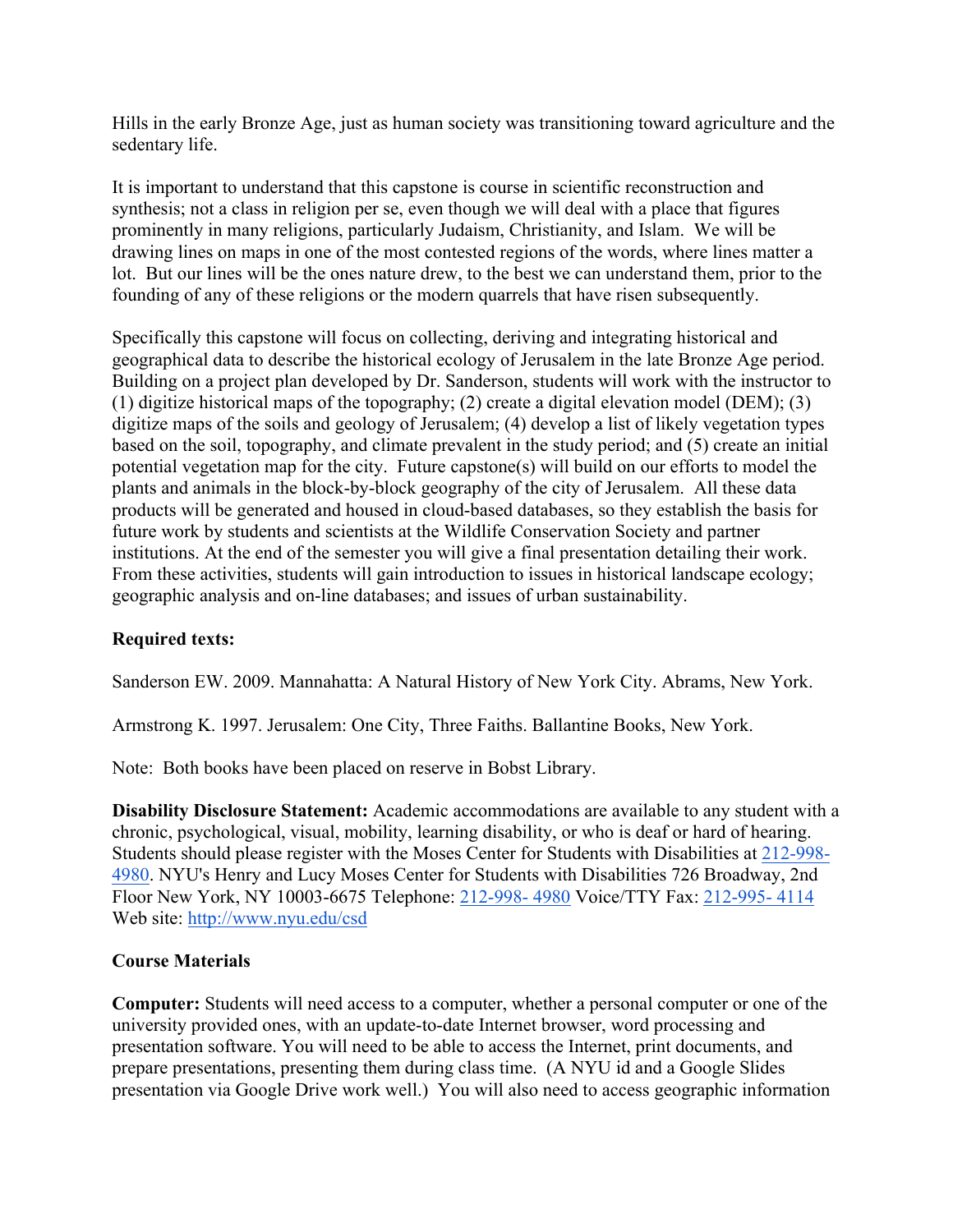system (GIS) software via NYU (see documentation of GIS services at http://guides.nyu.edu/c.php?g=276822&p=3562711). Computer laboratories at NYU are available at the Washington Place Academic Technology Center, the Third Avenue NYUHotSpot and the Kimmel Center NYUHotSpot.

**Software:** Students will need to download and install the standalone freeware program Zotero from zotero.org. They can also request license copies of ESRI's ArcMap from NYU IT to install on their laptop computers.

**Grading and Evaluation:** Although working in groups, students will be graded individually according to NYU policies. Each assignment is worth a point value (Table 1). Grades will be assigned based on completeness, timeliness, and demonstrated mastery of the material; innovation, flair and enthusiasm will be rewarded. During presentations, all students must speak for their team in approximately equal proportions. Active inquiry and participation with your team and in class discussions is required for credit. Mid-term evaluations will be made for all students. No exams or quizzes will be given per se; rather your work will be evaluated as it is given, typically through in-class presentations and the final capstone presentation at the end of the semester. Readings are mandatory and knowledge of the reading material should be reflected in your commentary during class and in the written assignments. Note that because products build on each other over the course of the term, failure to complete one activity can lead to subsequent failures to complete activities in a cascading fashion with dire consequences in terms of final scoring.

Other details:

• No extra credit— there is nothing you can do to "improve your grade" beyond doing the assignments on time, completely and with attention to quality.

• Although this is not a writing course per se, we will be writing and presenting on the works of other persons. Please be aware that plagiarism results in automatic failure of the class. Plagiarism includes: copying sentences or fragments from any source without quotes or references; not citing every source used in your papers; citing internet information without proper citation; presenting someone else's work as your own; or "inadvertently" copying verbatim from any source. For example:

Original: There is considerable debate in the scientific community as to the sources of climate change.

Plagiarism: There exists substantial disagreement in the scientific field about the causes of climate change.

Not Plagiarism: Scientists are engaged in ongoing disagreement and discussion on the sources of climate change, including ....

• Lateness is unacceptable. Repeated lateness will result in a lower participation grade.

• Be considerate. No chatting, texting, or web-surfing during class. This is difficult because we will often have computers open, but it is disrespectful to the instructor and the other students to be looking at Facebook or texting with your friends while class is in session. Repeated use of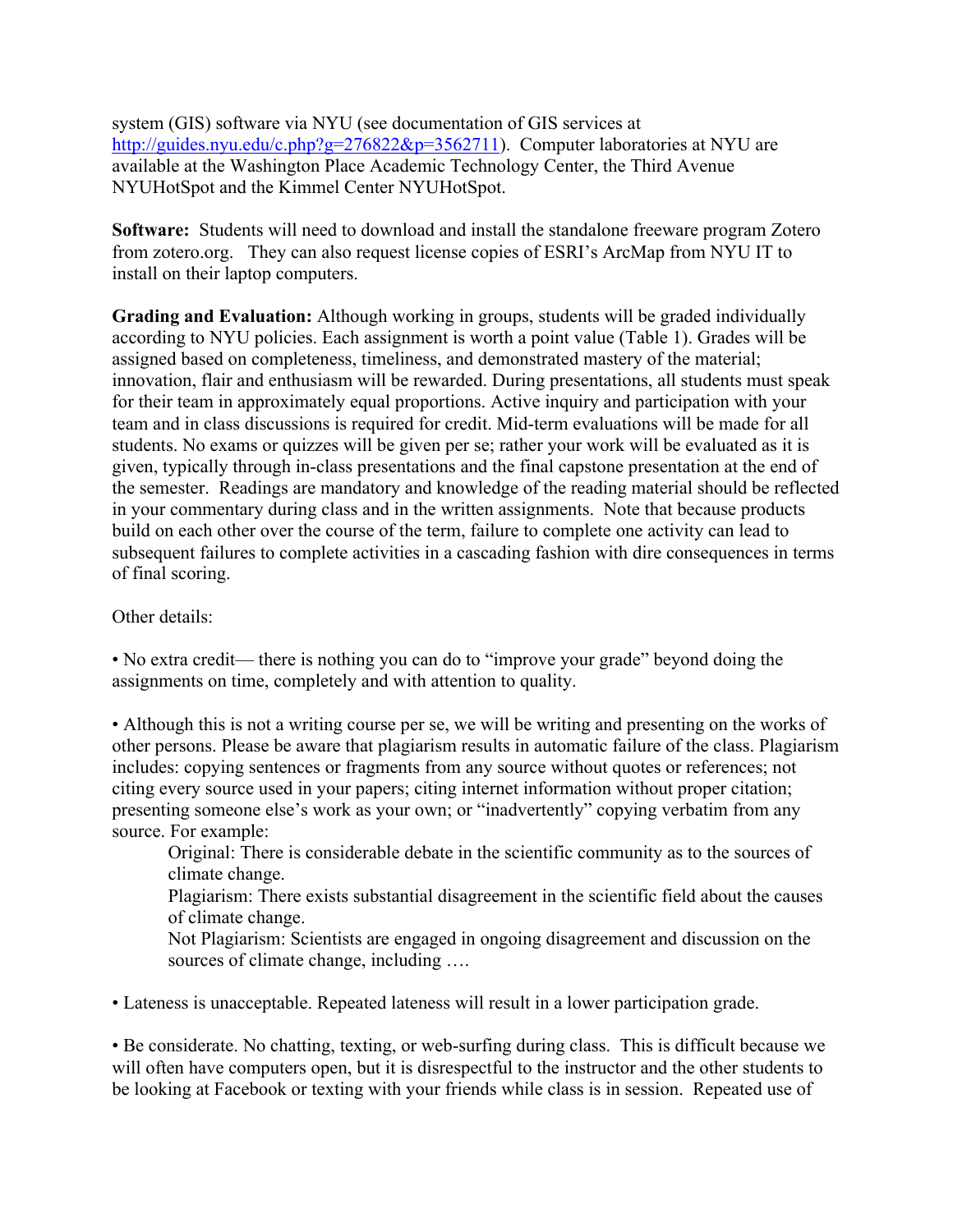computers/phones/etc. in class for non-class related purposes will result in a lower participation grade.

• All data and databases produced as part of this project will be retained by the Wildlife Conservation Society, a non-profit institution, which is the client for this capstone course. You are also welcome and entitled to retain copies of your own work for their own use. Student contributions will be acknowledged collectively or individually in any and all publications that result from work in the class. Please address any questions to Eric Sanderson.

|        | Table 1. Class assignments in the Historical Ecology of Jerusalem Capsione |                                           | Point        |
|--------|----------------------------------------------------------------------------|-------------------------------------------|--------------|
| Date   | Topic of this session                                                      | Assignment for next session               |              |
|        |                                                                            |                                           | value of     |
|        |                                                                            |                                           | assignme     |
|        |                                                                            |                                           | nt           |
| 1/22/2 | Welcome and introductions;                                                 | Read Sanderson 2009, chapters $1 - 4$     | $100$ (ind.; |
| 018    | review of syllabus; an                                                     | quiz 1/29                                 | response);   |
|        | introduction to                                                            | **************************                | $50$ (ind.;  |
|        | Discussion of historical                                                   | In an approximately 1000 word written     | quiz)        |
|        | landscape ecology in an urban                                              | response due by the beginning of class    |              |
|        | context, based on the                                                      | next time $(1/29)$ , describe in general  |              |
|        | Mannahatta/Welikia Projects.                                               | terms the historical ecology of the place |              |
|        |                                                                            | where you were born from a time when      |              |
|        |                                                                            | human beings were not the dominant        |              |
|        |                                                                            | factor influencing the distribution and   |              |
|        |                                                                            | abundance of other species. This will     |              |
|        |                                                                            | require you to research the ecology of    |              |
|        |                                                                            | your birth place, including an            |              |
|        |                                                                            | investigation into historical maps,       |              |
|        |                                                                            | documents, and descriptions of the        |              |
|        |                                                                            | potential ecosystem type. Describe how    |              |
|        |                                                                            | you define the landscape and the time     |              |
|        |                                                                            | period that you chose. Provide at least   |              |
|        |                                                                            | one map. Use in-text citations and a      |              |
|        |                                                                            | short bibliography (not included in       |              |
|        |                                                                            | word count) to cite any relevant texts,   |              |
|        |                                                                            | maps, or other descriptions.              |              |
| 1/29   | Process and data for historical                                            | Read: Sanderson, chapters $5 - 7$ ;       | 100          |
|        | landscape ecology.                                                         | Armstrong, chapters introduction, $1 - 2$ | (group;      |
|        |                                                                            | (quiz 2/5). Review Jerusalem Project      | maps);       |
|        | Quiz on reading                                                            | plan from Eric.                           | $50$ (quiz,  |
|        |                                                                            | ************************                  | ind)         |
|        | Flowchart of the                                                           | Investigate the maps and resources        |              |
|        | Mannahatta/Welikia Project                                                 | listed in Zotero. Working in groups       |              |
|        |                                                                            | (TBD), students will conduct research     |              |

Table 1. Class assignments in the Historical Ecology of Jerusalem Capstone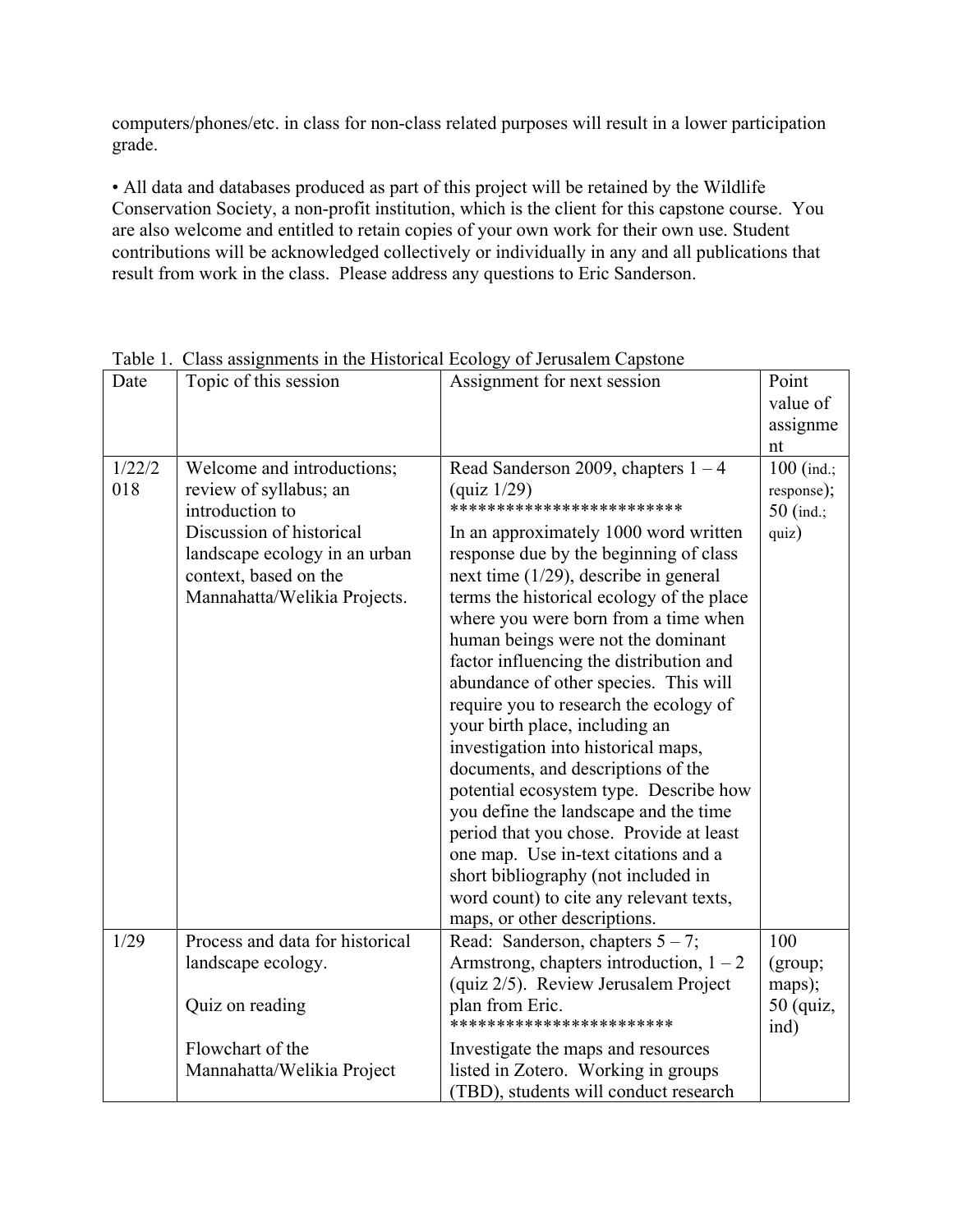|      | Discussion of relevance to the<br>Jeruslam Project.<br>Introduction to Zotero and the<br>SDR and Placename databases.                          | to find in New York City based archives<br>and on-line archives three new map<br>resources that describe aspects of the<br>past or current ecology of the<br>Jerusalem. Eric will provide some<br>direction. Students will make Zotero<br>entries, upload scans of the maps to the<br>SDR database, and record any<br>placenames listed on the maps in the<br>placename db. Each group should<br>prepare a short abstract (300 words or<br>less) of each map (i.e. 3 abstracts per<br>group) describing how and why the map<br>was made, what it shows, and how it is<br>relevant to our project. Also provide                                                                                                                         |                                         |
|------|------------------------------------------------------------------------------------------------------------------------------------------------|----------------------------------------------------------------------------------------------------------------------------------------------------------------------------------------------------------------------------------------------------------------------------------------------------------------------------------------------------------------------------------------------------------------------------------------------------------------------------------------------------------------------------------------------------------------------------------------------------------------------------------------------------------------------------------------------------------------------------------------|-----------------------------------------|
| 2/5  | Why is the geography of<br>Jerusalem important?<br>Quiz                                                                                        | the full bibliographic information as it<br>appears in Zotero.<br>Read: Armstrong, chapters 3, 16 (quiz<br>on $2/12$ )<br>*************************<br>Each group will be assigned one or                                                                                                                                                                                                                                                                                                                                                                                                                                                                                                                                              | 300<br>(group<br>digit-<br>izing); $50$ |
|      | Introduction to GIS<br>(ESRI ArcMap), with a<br>focus on digitizing.<br>Guest speaker: Kim<br>Fisher, WCS.<br>Discuss digitizing<br>assignment | more map to process, digitize, and<br>present on 2/26. This may require<br>obtaining higher resolution scans of the<br>maps, some simple image preparation,<br>georeferencing, and then digitization.<br>Groups will also organize themselves to<br>enter placenames, as shown on the<br>maps, into the placename database.<br>Groups will be expected to work<br>collectively to build vector "shapefiles"<br>of their work for presentation after<br>winter break on 2/26. Prepare a brief<br>presentation on progress for 2/12 and a<br>fuller presentation on completed work<br>on 2/26. Include an area based analysis<br>of your findings (e.g. areas in to<br>different elevations; areas of soil and<br>geological type; etc.) | $(ind. quiz))$                          |
| 2/12 | Spatial analysis of historical<br>maps.<br>Quiz.                                                                                               | Read Armstrong (a single chapter from<br>chapters $4 - 15$ , 17, or 18 to be assigned<br>in class). Quiz on $2/26$<br>*************************                                                                                                                                                                                                                                                                                                                                                                                                                                                                                                                                                                                        | $100$ (ind.;<br>response);              |
|      | Progress report from                                                                                                                           | Continue assignment above; in addition<br>prepare an approximately 500 word                                                                                                                                                                                                                                                                                                                                                                                                                                                                                                                                                                                                                                                            |                                         |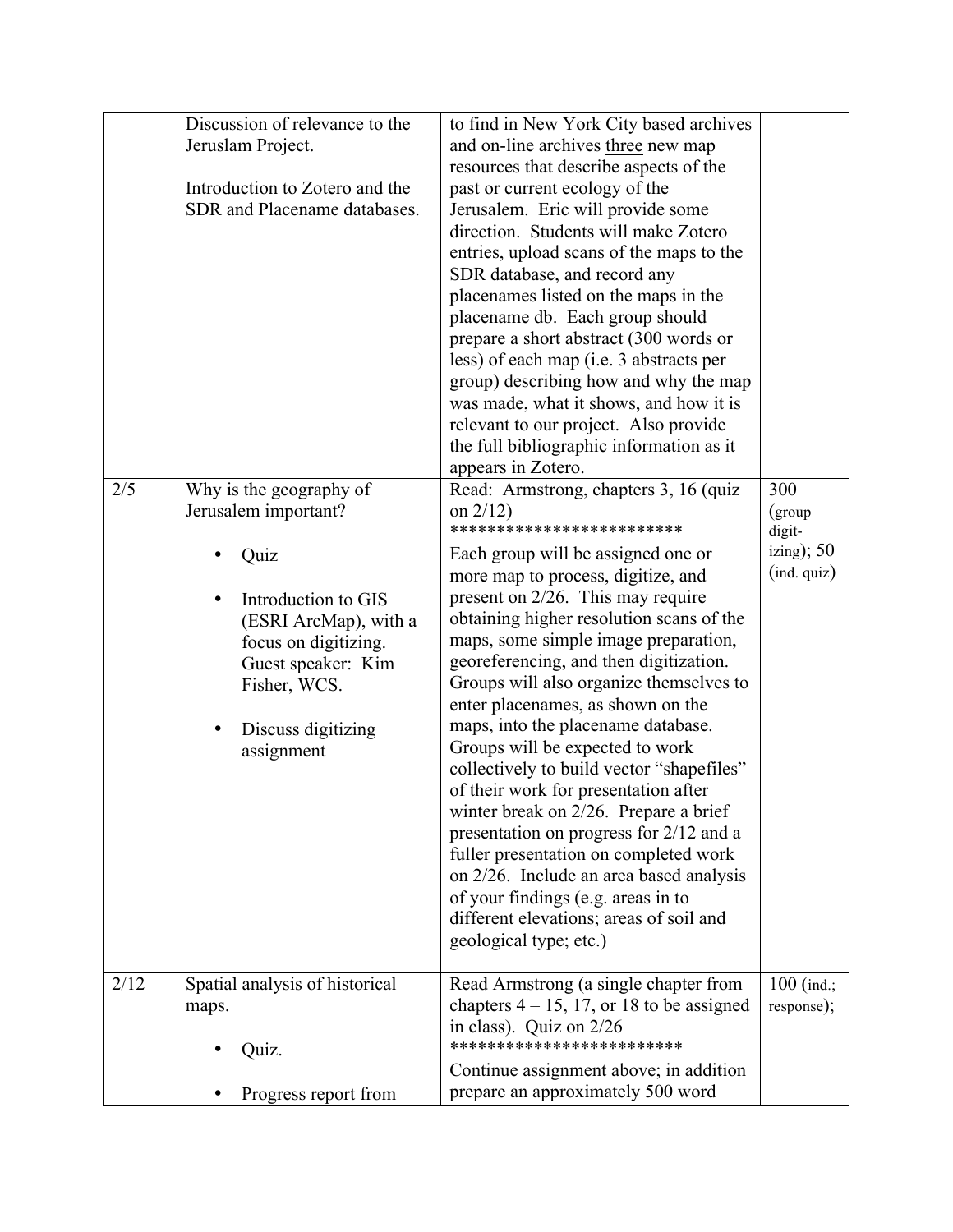|      | students.                  |                           | written summary of your chapter,<br>highlighting important physical changes |           |
|------|----------------------------|---------------------------|-----------------------------------------------------------------------------|-----------|
|      | ٠                          | Guest lecture: TBD        | in the landscape of Jerusalem, including                                    |           |
|      |                            | (historian/archeologist   | major building projects, expansion of                                       |           |
|      |                            | with experience in        | the city, changes in population, and                                        |           |
|      |                            | Levant)                   | other noteworthy events related to the                                      |           |
|      |                            |                           | city's natural history. Summaries will                                      |           |
|      |                            |                           | be due on $2/26$<br>*************************                               |           |
| 2/19 |                            | No class - holiday        | Continue assignments above                                                  |           |
| 2/26 | Physical geography of      |                           | One of these three, as assigned (see                                        | 300 (ind. |
|      | Jerusalem.                 |                           | below): Wilson et al. (1871); Schaff                                        | db        |
|      |                            |                           | $(1880)$ ; Smith $(1907)$ . Quiz on $3/5$ .                                 | entries); |
|      |                            | Quiz                      | *************************                                                   | 50 (ind.  |
|      |                            |                           | Each group will be assigned a book (see                                     | quiz)     |
|      |                            | Discuss timeline of       | above) to mine for placename                                                |           |
|      |                            | physical changes to       | descriptions, to be entered into the                                        |           |
|      |                            | Jerusalem based on        | Jerusalem Project placename database.                                       |           |
|      |                            | reading.                  | The process is $(1)$ make sure                                              |           |
|      |                            |                           | bibliographic info is complete in                                           |           |
|      |                            | Report back and share     | Zotero; (2) add references SDR                                              |           |
|      |                            | digitized maps. Overlay   | database, and (3) scan/read text                                            |           |
|      |                            | looking for consistencies | extracting verbatim quotes describing                                       |           |
|      |                            | between them. Assign      | historical natural history (including                                       |           |
|      |                            | revisions as necessary.   | hills, valleys, peaks, named rocks;<br>streams, springs, ponds, lakes;      |           |
|      |                            |                           | descriptions of ecosystems including                                        |           |
|      |                            | Discuss placename         | forests, thickets, wetlands, etc.) Groups                                   |           |
|      |                            | assignment.               | should subdivide this task to maximize                                      |           |
|      |                            |                           | coverage and ensure approximately                                           |           |
|      |                            |                           | equal contributions among students.                                         |           |
|      |                            |                           | Each quotation should include a page                                        |           |
|      |                            |                           | number. Assignment will be graded                                           |           |
|      |                            |                           | individually based on the number and                                        |           |
|      |                            |                           | completeness of contributions to the                                        |           |
|      |                            |                           | database. All placename entries should                                      |           |
|      |                            |                           | be complete by 3/19.                                                        |           |
| 3/5  | Landscape modelling in GIS |                           | *************************                                                   |           |
|      |                            |                           | Continue assignment above, adding                                           |           |
|      |                            | Quiz.                     | entries about how those places have                                         |           |
|      |                            |                           | changed subsequently based on                                               |           |
|      |                            | Progress report on        | readings in Armstrong. Placename                                            |           |
|      |                            | placename assignment      | entries should be complete before class<br>on $3/19$ .                      |           |
|      |                            |                           |                                                                             |           |
|      |                            | Construct a DEM,          |                                                                             |           |
|      |                            | topographic analysis, and |                                                                             |           |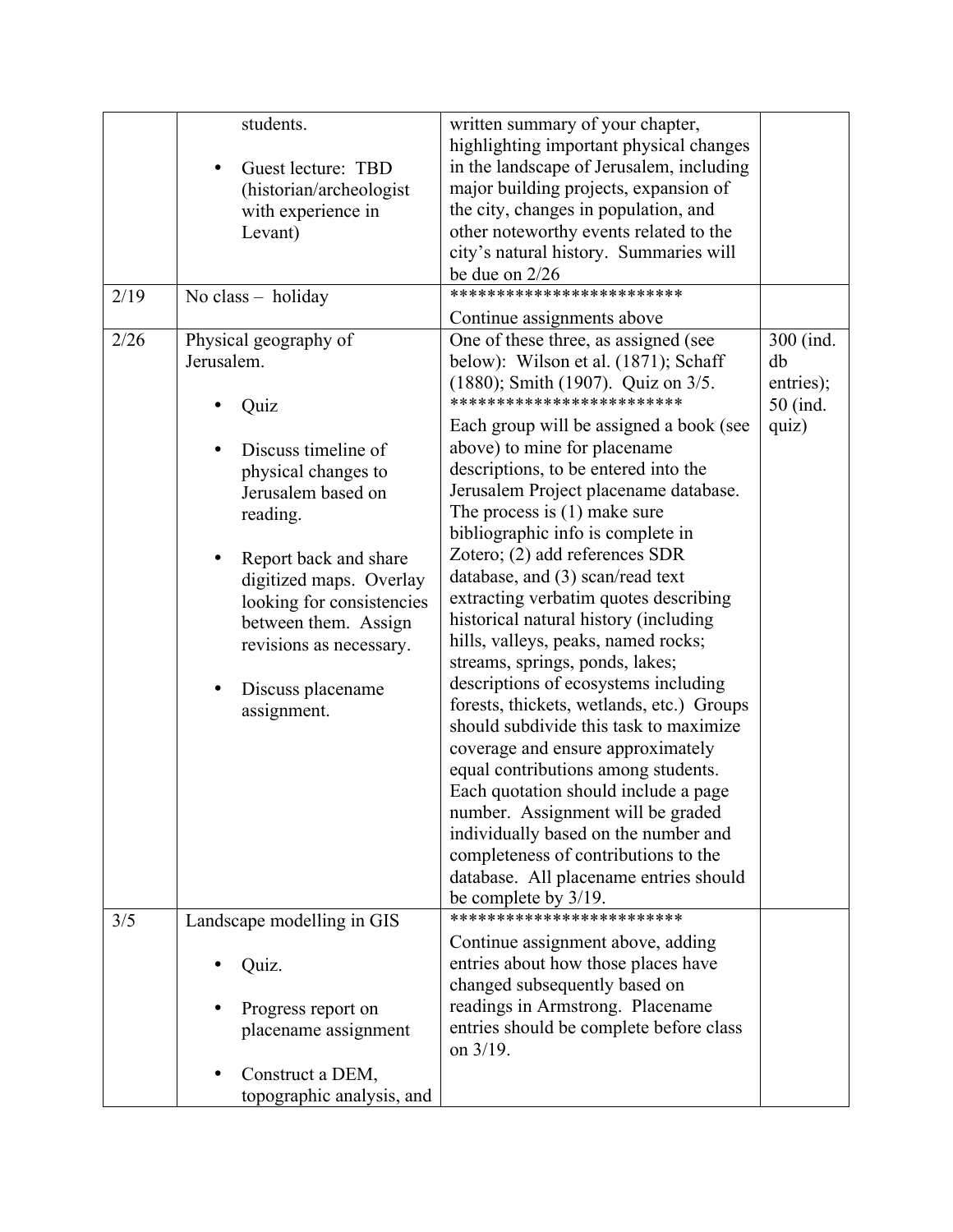|      | overlay analysis.                                                                                                                                                                                                               |                                                                                                                                                                                                                                                                                                                                                                                                                                                                                                                                                                                                                 |                                      |
|------|---------------------------------------------------------------------------------------------------------------------------------------------------------------------------------------------------------------------------------|-----------------------------------------------------------------------------------------------------------------------------------------------------------------------------------------------------------------------------------------------------------------------------------------------------------------------------------------------------------------------------------------------------------------------------------------------------------------------------------------------------------------------------------------------------------------------------------------------------------------|--------------------------------------|
| 3/12 | No class – spring break                                                                                                                                                                                                         | Continue assignment                                                                                                                                                                                                                                                                                                                                                                                                                                                                                                                                                                                             |                                      |
| 3/19 | Placename localization<br>Working as a class and<br>then in groups, assign<br>placenames to<br>geographic localities.<br>Placename locations may<br>be points, lines, or<br>polygons, as appropriate.                           | Scan accounts of vegetation: Liphschitz<br>and Biger (1990) & Frumkin et al.<br>(2000); Danin and Fragman-Sapir<br>$(2016)$ ; or Rotem and Weil $(2014)$ .<br>Quiz on 3/26.<br>*************************<br>Complete placename localization by<br>class on $3/26$ .                                                                                                                                                                                                                                                                                                                                             | 100<br>(group);<br>50 (ind.<br>quiz) |
| 3/26 | Biogeography of Jerusalem<br>Quiz.<br>Guest Lecture: TBD (a<br>geographer, historian, or<br>zooarchaeologist with<br>experience in the Near<br>East)<br>Discuss classification of<br>vegetation and<br>assignment for next time | No reading.<br>************************<br>Each group will be assigned one of the<br>three vegetation references above (note<br>that the first includes two papers).<br>From these each group will write a short<br>paper listing the vegetation types<br>relevant to historical Jerusalem,<br>important/representative overstory<br>species; and landscape conditions that<br>predict where those vegetation types<br>might be found in terms of soil,<br>geological substrate, hydrology, and<br>topography. We will synthesize these<br>into a single list on $4/2$ .<br>(Note: midterm evaluation deadline) |                                      |
| 4/2  | Synthesis of vegetation types<br>relevant to Jerusalem.<br>Synthesis of vegetation<br>types and predictive<br>factors.<br>Review Muir webs.<br>Discuss GIS analysis for<br>vegetation.<br>Guest lecturer: Kim<br>Fisher, WCS.   | Read about vegetation dynamics related<br>to human use: Carmel and Kadmon<br>1999; Perevolotsky and Seligman 1998;<br>Ne'eman et al. 2000. Quiz on 4/9.<br>*************************<br>Each group will be assigned 2-3<br>vegetation types. For each vegetation<br>type, define in terms of the maps we<br>digitized previously, the combination of<br>factors to predict the location of the<br>vegetation. Apply those locations in the<br>GIS to predict those vegetation types.<br>GIS maps due on 4/16.                                                                                                   | 50 (ind.<br>quiz)                    |
| 4/9  | Disturbance of vegetation.<br>Quiz                                                                                                                                                                                              | Read about climate relevant to<br>Jerusalem: Cullen et al. 2002;                                                                                                                                                                                                                                                                                                                                                                                                                                                                                                                                                | 100<br>(group);                      |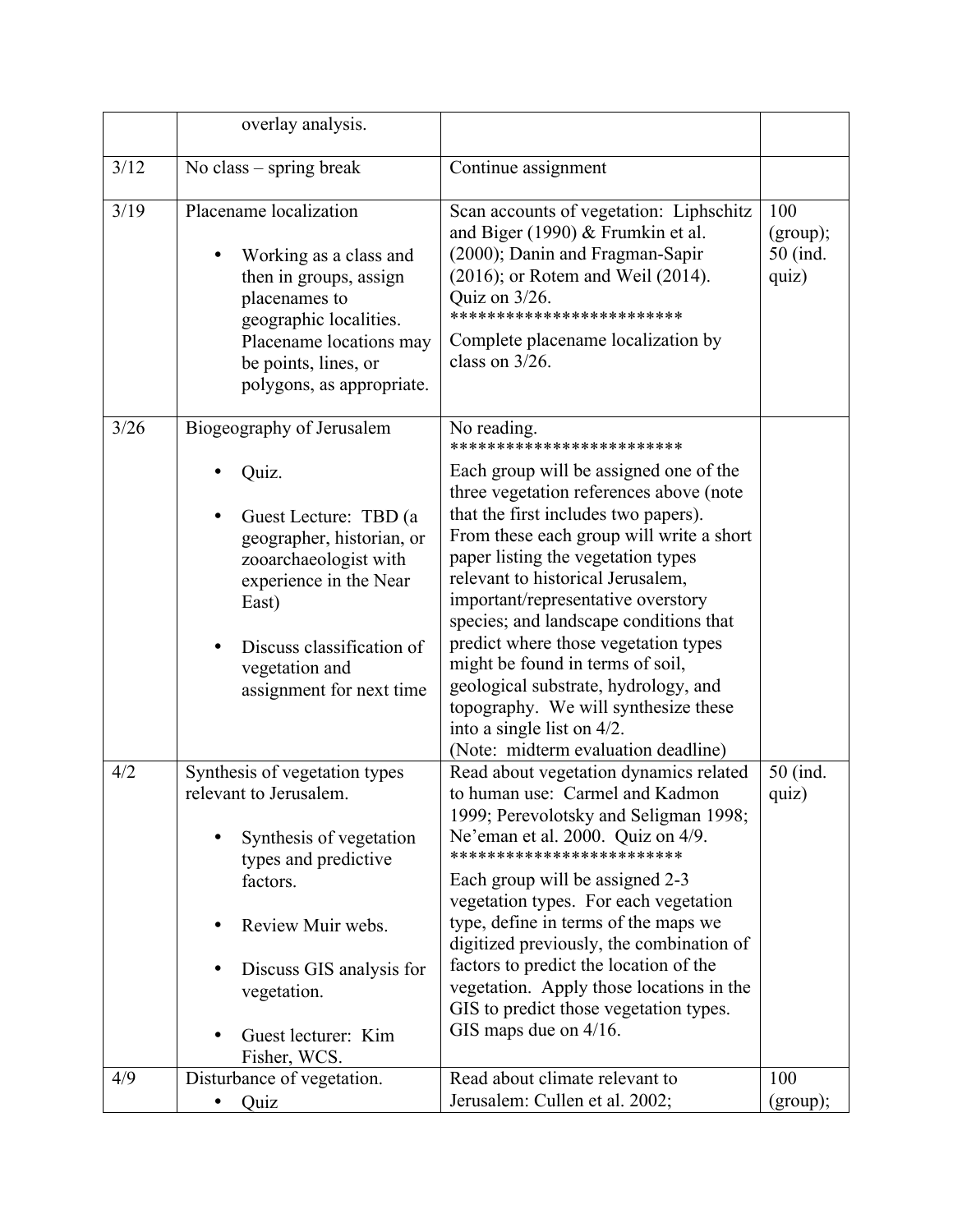|      |                                   |                                                   | Kutiel et al. 2000; and                                                         | 50 (ind.        |
|------|-----------------------------------|---------------------------------------------------|---------------------------------------------------------------------------------|-----------------|
|      |                                   | Progress report from                              | Weiss and Bradley 2001. Last quiz on                                            | quiz)           |
|      |                                   | students on vegetation                            | 4/16.                                                                           |                 |
|      |                                   | mapping.                                          | *************************                                                       |                 |
|      | $\bullet$                         | Discuss modelling of<br>disturbance in vegetation | Continue assignment.                                                            |                 |
| 4/16 | The Climate of Jerusalem          |                                                   | No reading except in review for final                                           | 100             |
|      |                                   |                                                   | presentation.<br>*************************                                      | (ind.)          |
|      |                                   | Quiz<br>Progress report on                        | Each person prepares their assigned                                             |                 |
|      |                                   | vegetation mapping                                | portion of the presentation for assembly                                        |                 |
|      |                                   | Discussion of climate                             | in class on $4/23$ .                                                            |                 |
|      |                                   | with respect to                                   |                                                                                 |                 |
|      |                                   | vegetation and climate in                         |                                                                                 |                 |
|      |                                   | Jerusalem.                                        |                                                                                 |                 |
|      |                                   | Organize final<br>presentation                    |                                                                                 |                 |
| 4/23 |                                   | Pulling it all together, Part I                   | No reading except in review for final                                           |                 |
|      |                                   |                                                   | presentation.                                                                   |                 |
|      |                                   | First review of                                   | *************************                                                       |                 |
|      |                                   | presentation                                      | Revise presentation materials and<br>practice final presentation.               |                 |
|      | $\bullet$                         | Guest lecture: (TBD)                              |                                                                                 |                 |
|      |                                   | Discussion of modern                              |                                                                                 |                 |
|      | Jerusalem                         |                                                   |                                                                                 |                 |
| 4/30 | Pulling it all together, Part II. |                                                   | Practice final presentation. Practice                                           |                 |
|      |                                   |                                                   | final presentation. Practice final                                              |                 |
|      |                                   |                                                   | presentation.                                                                   |                 |
| 5/7  | Final presentation                |                                                   | Happily graduate! The datasets you                                              | 250             |
|      |                                   |                                                   | prepared and your final presentation<br>performance will stand in for the final | (group);<br>250 |
|      |                                   |                                                   | products of this class (see below)                                              | (ind.)          |

In addition up to 500 points will be awarded for in class participation, good spirits, and collegiality.

# **Expected Class Products**

- Digitized map layers in a geographic information system representing the historical topography, soils, geology and hydrology of Jerusalem.
- A georeferenced historical placename database with descriptions of ancient natural features and subsequent changes for Jerusalem.
- A first draft map of the vegetation of Jerusalem assuming a climate similar to today and no disturbance (a potential vegetation map)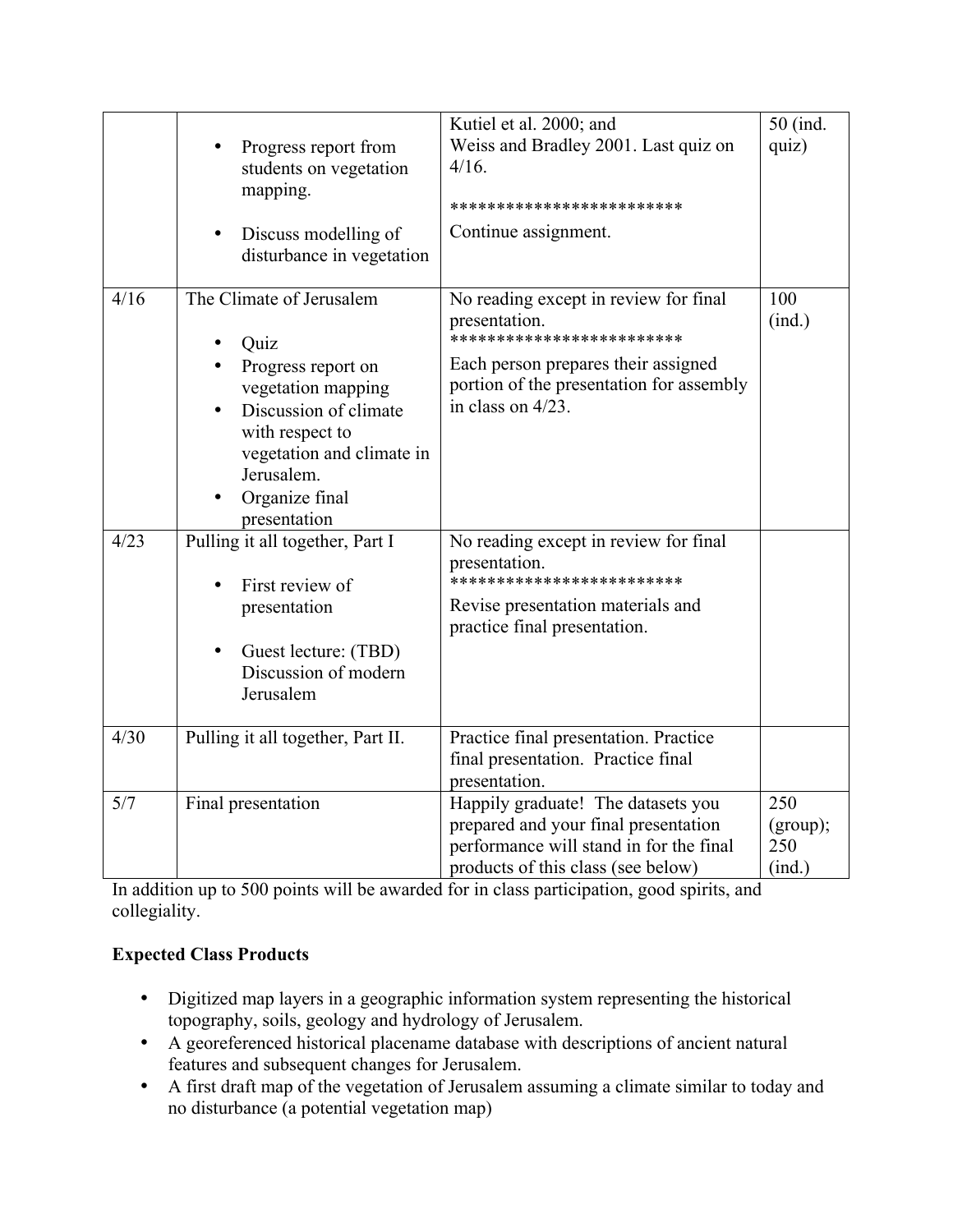- A timeline of critical changes in the natural history of Jerusalem starting in the early Bronze Age to the present
- A video of the class presenting this project to their peers

**Readings** (all of these are available via the Jerusalem Project zotero group except Armstrong 1997 and Sanderson 2009)

Amiran DHK, Shachar A, Kimhi I. 1973. Atlas of Jerusalem. Walter de Gruyer, New York.

Armstrong K. 1997. Jerusalem: One City, Three Faiths. Ballantine Books, New York.

Balfour JH. 1885. The plants of the Bible. Thomas Nelson and Sons, London.

- Carmel Y, Kadmon R. 1999. Effects of grazing and topography on long-term vegetation changes in a Mediterranean ecosystem in Israel. Plant Ecology 145:243–254.
- Cullen HM, Kaplan A, Arkin PA, de Menocal PB. 2002. Impact of the North Atlantic Oscillation on Middle Eastern climate and streamflow. Climatic Change 55:315–338.
- Danin A, Fragman-Sapir O. 2016. Vegetation of Israel and Neighboring Countries. Available from http://flora.org.il/en/books/vegetation-of-israel-and-neighboring-countries/ (accessed October 14, 2017).
- Danin A. 2004. Distribution Atlas of Plants in the Flora Palaestina Area. The Israel Academy of Sciences and Humanities, Gerusalemme.
- Kuemmel A. 1906. Materialien zur Topographie des alten Jerusalem: Begleittext zu der "Karte der Materialien zur Topographie des alten Jerusalem. Verl. d. Dt. Vereins zur Erforschung Palästinas.
- Kutiel P, Kutiel H, Lavee H. 2000. Vegetation response to possible scenarios of rainfall variations along a Mediterranean-extreme arid climatic transect. Journal of Arid Environments 44:277–290.